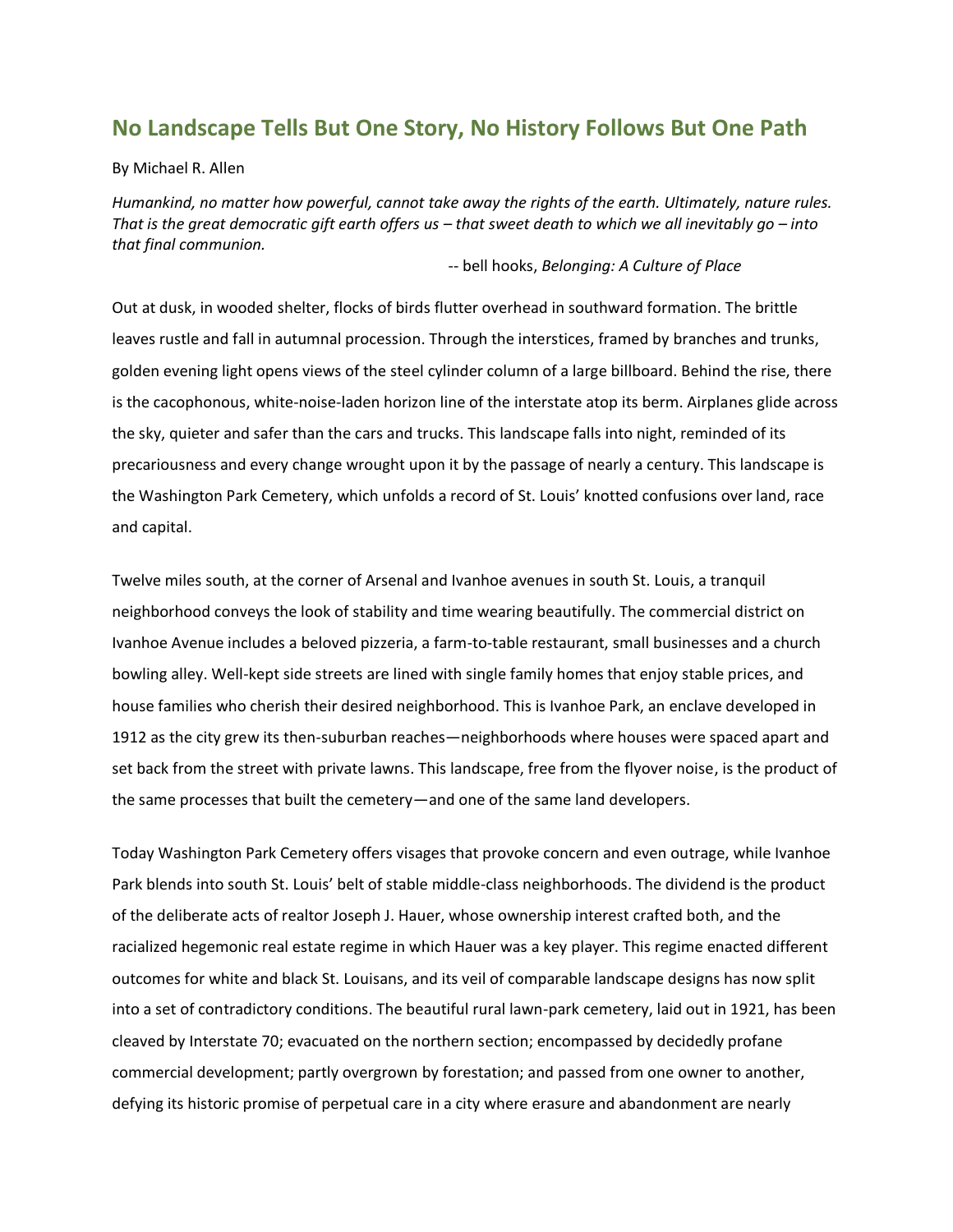equivalent spatial conditions to building and care, the condition truly is no more unusual that Ivanhoe Park's genial neighborliness. Here are the two faces of the divided city, which cannot be seen in the mirror separately.

Too often tales of St. Louis' racial divisions would cast a landscape like Washington Park Cemetery in a deterministic narrative, where its abandonment seems inevitable, and its future tenuous. Yet the linearity of geographic analysis ignores that the stories we tell about places are our own forms of marking lines on the land, even when we retell the past. We should not make Washington Park Cemetery and sites of black heritage forged through racist practices into abject landscapes that confirm our pessimism. Instead, we should see them as parts of a whole regional geography *dependent* on contradictions and oppositions. Our lens must step back and see how the condition of this cemetery implicates other landscapes. Every land line has two sides that are *both* products of the demarcation.

Another side to the narrative of St. Louis' segregated past that must be confronted is the litany of ways in which the landscapes of racialized power were distinguished. In fact, the entire city was produced through negotiation and renegotiation of racial power, and both the separated areas and sites of contestation often looked indistinguishable. The power of design to mystify power relations is latent in Washington Park Cemetery, Bellefontaine Cemetery, Ivanhoe Park, Ferguson, Washington University and many other places that seem in accord but mask the land lines of Jim Crow.

One of the videos the artist Denise Ward-Brown produced for the exhibit features an interview with M. Bernadette Officer captures the mystification of power, when Officer states that the segregated practices of cemeteries around St. Louis often were not even stated in writing, and that the Sunset Garden of Memory's Cemetery became a black cultural landscape not through restriction but through white people's unwillingness to be buried there. We have learned more about inscribed racism, and that shows that sites within racial power relations are interrelated, forming a coherent whole. The divided city is not a set of discrete parts that can be understood separately, but an entire geographic system produced by political hegemony. Within the system, parts began more identically than not, although today differences are more stark.

## **The Landscape of Washington Park Cemetery**

The production of new open spaces in the 19th century would intersect with the agenda of racially dividing the city in the 20th century Great Migration. However, the rise of the picturesque rural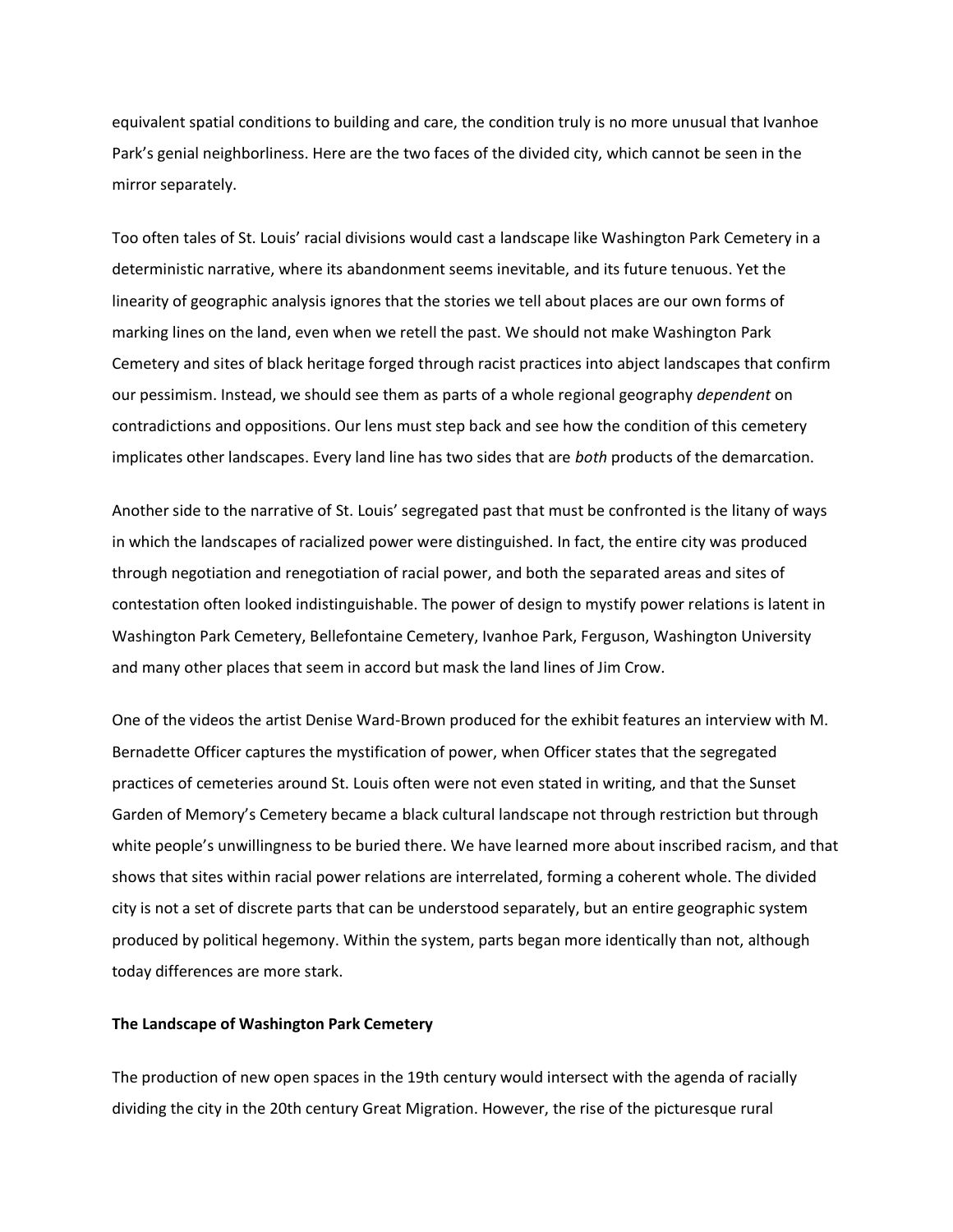cemetery and suburban landscape movements encoded power relations that always tended to favor dominant power. The first cemetery embodying a new picturesque landscape in St. Louis was Bellefontaine Cemetery, planned after 1849 and designed by Almerin Hotchkiss. Hotchkiss had served as superintendent of Green Wood Cemetery in Brooklyn, one of the nation's first landscapes to embody the rural cemetery movement's principles of organization. The rural cemetery movement inscribed the burial ground as both ritual and recreational space, a conjoined purpose that has shaped cemetery design in the United States ever since. Rather than pack burials together, or leave them unmarked on rolling open fields, the rural cemetery utilized a rich, romantic vocabulary of tree plantings, topographic alterations and paved paths to perfect orderly invented wilderness. Rural cemeteries privileged visual experience, and attenuated the landscape tradition of the private garden that was still nascent in America in the mid-19th century. Rural cemeteries adopted an essentially aristocratic vision of landland as beautiful, ordered and owned (metaphorically) by those who traversed it.

Perhaps fitting for a republic whose political notion of liberty derived from Greco-Christian beliefs in divine rights and natural law, the nation's first public parks adopted the rural cemetery landscape philosophy. Early public parks were open to all, and the ordered nature the harbinger for generating a public that bridged classes. In sites like Central Park (designed by Frederick Law Olmsted, who became the voice of the landscape movement) in New York or Tower Grove Park in St. Louis, the landscapes were both visually delightful and socially inclusive —for a while. However, the new landscapes paradoxically reinforced class divisions. The mobility required to reach new public parks, and the assumption of leisure time in one's life, privileged affluence. Few new parks were built in dense poor neighborhoods in urban America. St. Louis was no exception, and playgrounds and parks would not be built in the inner city until after 1905. By the 20th century, white racism would add a new layer of restriction to both park and cemetery landscapes that had purported to point Americans to the natural order of heaven. No wonder that geographer J.B. Jackson would write that Olmsted and the rural park movement's social philosophy "called for the fragmentation of society" even while its landscapes were sublimely powerful. Cemeteries and parks were mystifying their own origins, which were often venal or tortured.

Washington Park Cemetery embodies the full visual power and political contradictions of American landscape design. The ordered set of paved paths and earliest tree plantings, planned by master cemetery designer G.D. Joyce in 1921, offer welcome respite from the humdrum of the material world. Joyce was a partner in the Joyce Surveying Company, which designed the plans of other rural lawn-park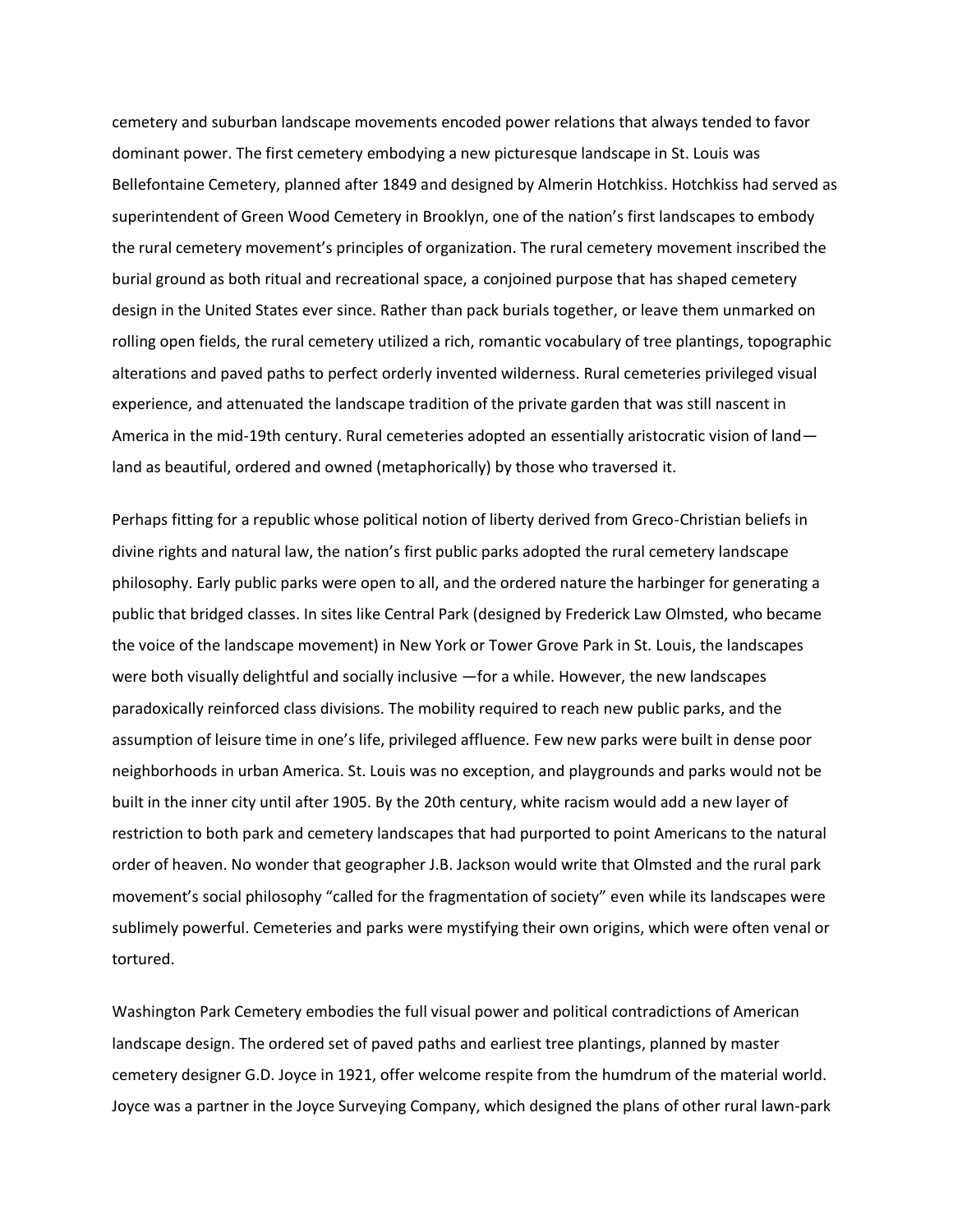cemeteries including Memorial Park Cemetery, Laurel Hills Cemetery, Lake Charles Cemetery and other suburban burial grounds reserved for white burials. Joyce's determination to perfect Washington Park Cemetery shows through years of change. The still-intact park-lawns adjacent to Natural Bridge Road frame views of an intentional tree canopy that includes a colonnade of Gingkos and tulips. The cemetery is a rightful descendant of Bellefontaine, which also lost mass to the interstate when it was built in 1956.

The landscape of Washington Park Cemetery reflected the further veiling of the segregationist St. Louis real estate machine. Hauer, a powerful member of the St. Louis Real Estate Board that adopted an official policy of segregated sales in 1923, and Andrew H. Watson, lawyer and court reporter, led the effort to develop the 75-acre site as a black cemetery. Watson incorporated a company that purchased the land from the estate of grain merchant B.H. Lang in 1920. Watson and Hauer were simultaneously creating a magnificently designed perpetual care cemetery for black St. Louisans, who were excluded from others, benefitting from a Jim Crow world in which they were culpable. The landscape was a peer to many of the also for-profit suburban lawn-park cemeteries for whites that Joyce also designed. It did not visually proclaim its separate nature. Records show that the developers established a perpetual care fund for the cemetery, but the fund was discontinued at some point not well established in records. The complexity of white racism shows in this project—the investors were both accused of disrupting bucolic country land with the presence of black St. Louisans, whose rights to picnic at the cemetery they defended. They also were supportive of restrictions on land rights within the City of St. Louis, including the rights for equal interment and recreational use of public parks.

In the same year that Watson and Hauer opened the cemetery, white residents of north St. Louis began organizing to restrict access to Fairground and O'Fallon parks—public parks built according to the rural landscape philosophy—for black picnickers. Mayor Henry Kiel eventually signed a bill abridging picnic rights to appease white leaders worried about integration's impact on real estate values. Three years after the cemetery opened, the St. Louis Real Estate Exchange (with Hauer's participation) crafted its infamous referendum restricting home sales to black buyers, which required Supreme Court dismantling in 1948's *Shelley v. Kraemer* decision. In the realm of growing restrictions, Washington Park Cemetery in unincorporated St. Louis County was both a safe-haven for black St. Louis and the capitalist plans of its incorporators. Shareholders in the Washington Park Cemetery Association included Congressman William Igoe, District Attorney James Carroll and many white lawyers—all men who assented to spatial segregation and played roles in its constitution, implementation and state sanction. "Perpetual care" promised by the cemetery masked an intention to profit from a diseased system of land division and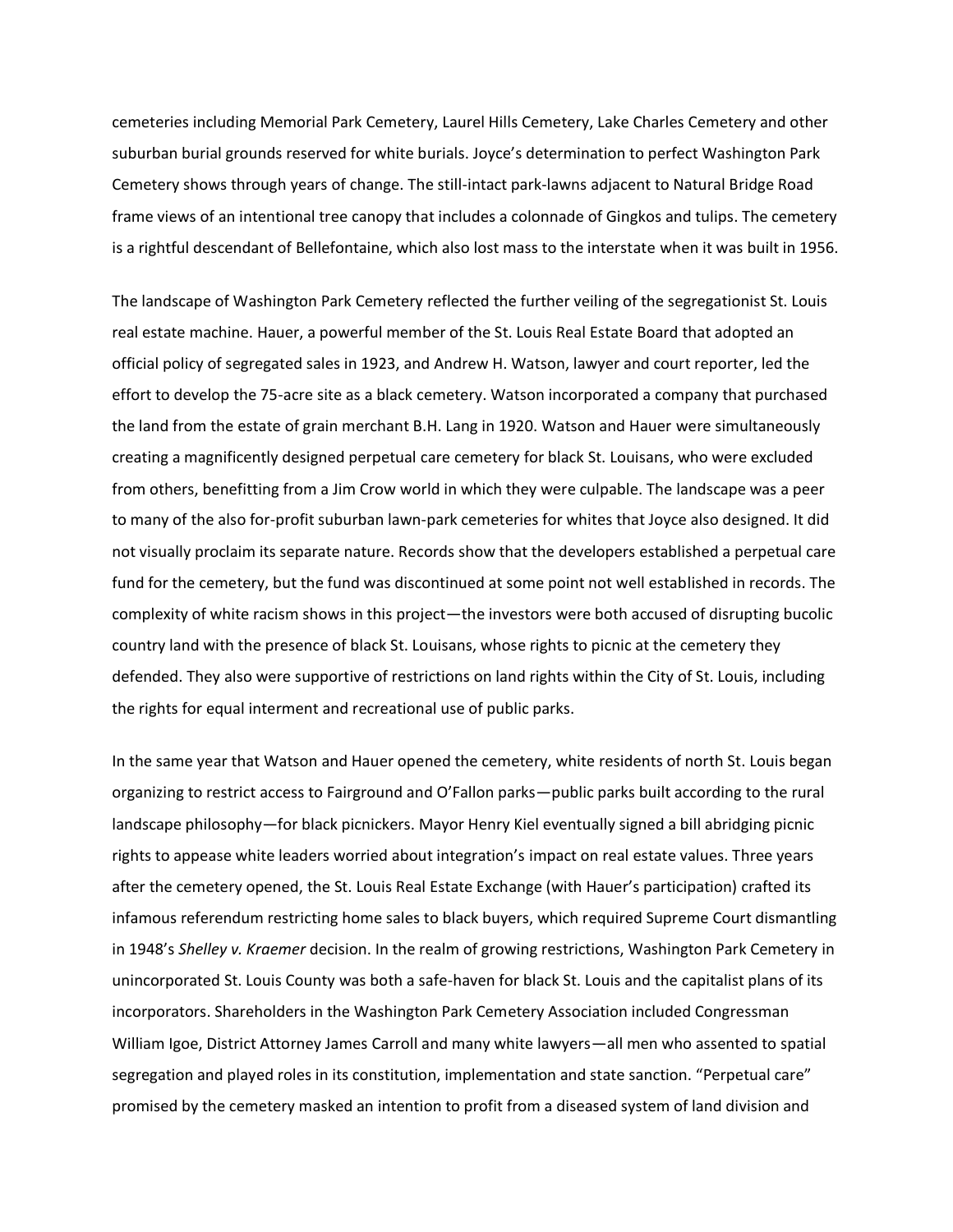capitalist exploitation. The logic of this system was in fact perpetual disruption, through legal tools, physical barriers and cultural domination.

The original company continued to own the cemetery until 1955, bending its purposes toward the end. The City of St. Louis relocated its "potter's field" burials from a municipal cemetery at Hampton and Fyler avenues to the site in 1950. In 1952, the St. Louis County Department of Health had interred 300 bodies from the shuttered Wesleyan Cemetery at Washington Park—in a single burial. The owners ended single interments in 1953, shortly before selling the cemetery to Harlin Brown and Manuel Lasky in 1955. Washington Park Cemetery was sufficiently marginalized that the Missouri Department of Transportation decided to cleave it in two to build Interstate 70, separating nearly 12,000 bodies buried in the northern section from the rest of the cemetery. Brown and Lasky did not protest, nor did they balk when the City of St. Louis overpaid them for nine acres needed to expand Lambert Airport's runways. Although burials resumed in 1965, the cemetery's next decades would see scandal and ultimately abandonment. The landscape's fate seemed a metaphor for the changes that north County itself was enduring, as it passed from edenic ideals to profane realities. Yet the families whose relatives were buried there continued cultural reverence, even as owners failed.

In origin and current disposition, Washington Park Cemetery proves the rule rather than serves as the exception. Segregated burial occurred across the United States even after the emancipation, and affected even free people before then. In fact, the only integration at Washington Park and other cemeteries in St. Louis occurred when white people with no known relatives were buried in black cemeteries because that was cheaper for the city and county governments than buying plots in white cemeteries. White superstitions about the interaction of bodies, racist mythologies and pseudoscience justifying exclusions, and capitalist privileging of the higher economic abilities of white landowners leaves this nation with a burial landscape that speaks the contradictions of its society. Eventual integration of burial landscapes followed integration of desirable suburbs—black families often abandoned historically black sites that were symptomatic of inequality, and assimilated into other sites.

## **Preservation, Black History and Social Resolution**

Today, as preservationist Nadia Orton observed in an article for the National Trust for Historic Preservation in 2016, the conditions of black cemeteries often match the conditions of their surrounding neighborhoods. Preservation efforts like the current campaigns at Washington Park Cemetery and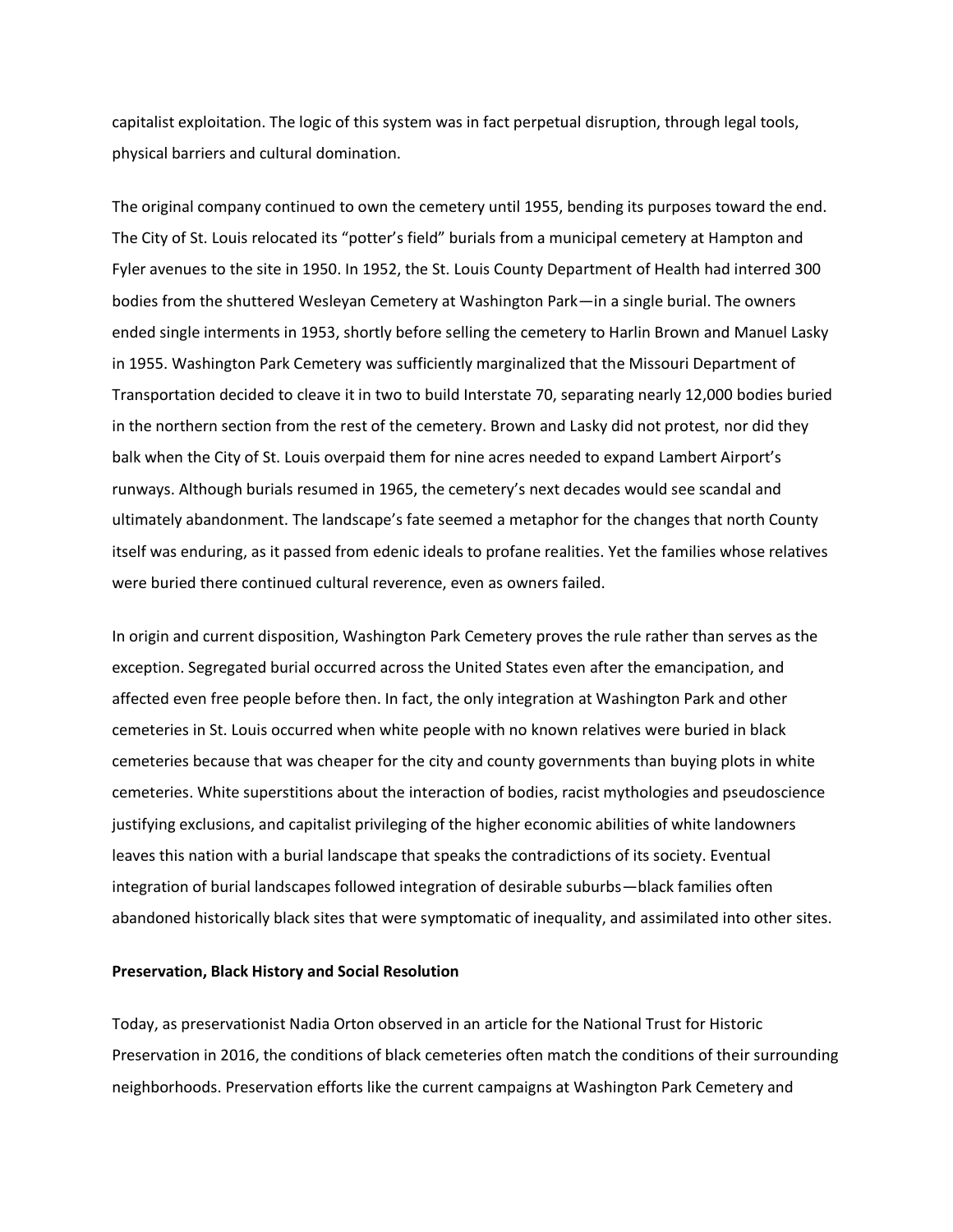nearby Greenwood Cemetery are underway across the country, and typically are not part of larger regional, mostly white-led preservation fundraising efforts and cultural heritage tourism. There is a perpetual separation from abundant social resources for many black cemetery landscapes. Yet these cemeteries also maintain cultural customs often forbidden by strict management programs at other cemeteries, such as the use of homemade wood or concrete markers, grave decoration, offerings and tree and bush plantings by family members. Black cemeteries enact burial customs going back to the early diasporan influence in North America and even back to African societies. Washington Park Cemetery was more managed than others around St. Louis, but shows signs of these traditions that are a significant part of St. Louis' cultural heritage—which has included the customs of black people since its founding.

St. Louis still exhibits a stunning ambivalence toward preservation of sites of black history and culture. In just the last year, the city witnessed the demolition of the living heritage of part of the St. Louis Place neighborhood for the headquarters of the National Geospatial-Intelligence Agency, and the demolition of the former St. Mary's Infirmary, the first local hospital with an integrated medical staff and one of the first to train black nursing candidates. Preservation law failed to protect these sites, and the significance to black culture in the city went unmentioned in the press. Omission dominates the collective memory of such sites. Perhaps the prototypical commemorative model for black history sites is shown in the Mill Creek Valley, the city's once-largest black neighborhood eventually completely erased in urban renewal. Not so much as a single plaque or street name reminds the public that the place existed.

Yet at Washington Park Cemetery, the care of generations of families for their memories is evident. In a 1985 account of black cemeteries in St. Louis, historian Kathy McKoy noted that graves at Washington Park displayed traditional enclosures of fences, stones and shells; evergreen plantings; and gravel blankets. These acts of care also continued cultural traditions. Today, some graves at the cemetery show similar memory preservation, and the current owner is working to uncover more graves from the underbrush. Not far away, the 32 acres of historic black Greenwood Cemetery (1874) show the success of a campaign to remove forestation and reset grave markers. Both efforts, however, rely on the power of individual acts instead of large endowments.

Preservation efforts like the current campaigns at Washington Park Cemetery and nearby Greenwood Cemetery are underway across the country, and typically are not part of larger regional, mostly whiteled preservation fundraising efforts and cultural heritage tourism. There is a perpetual separation from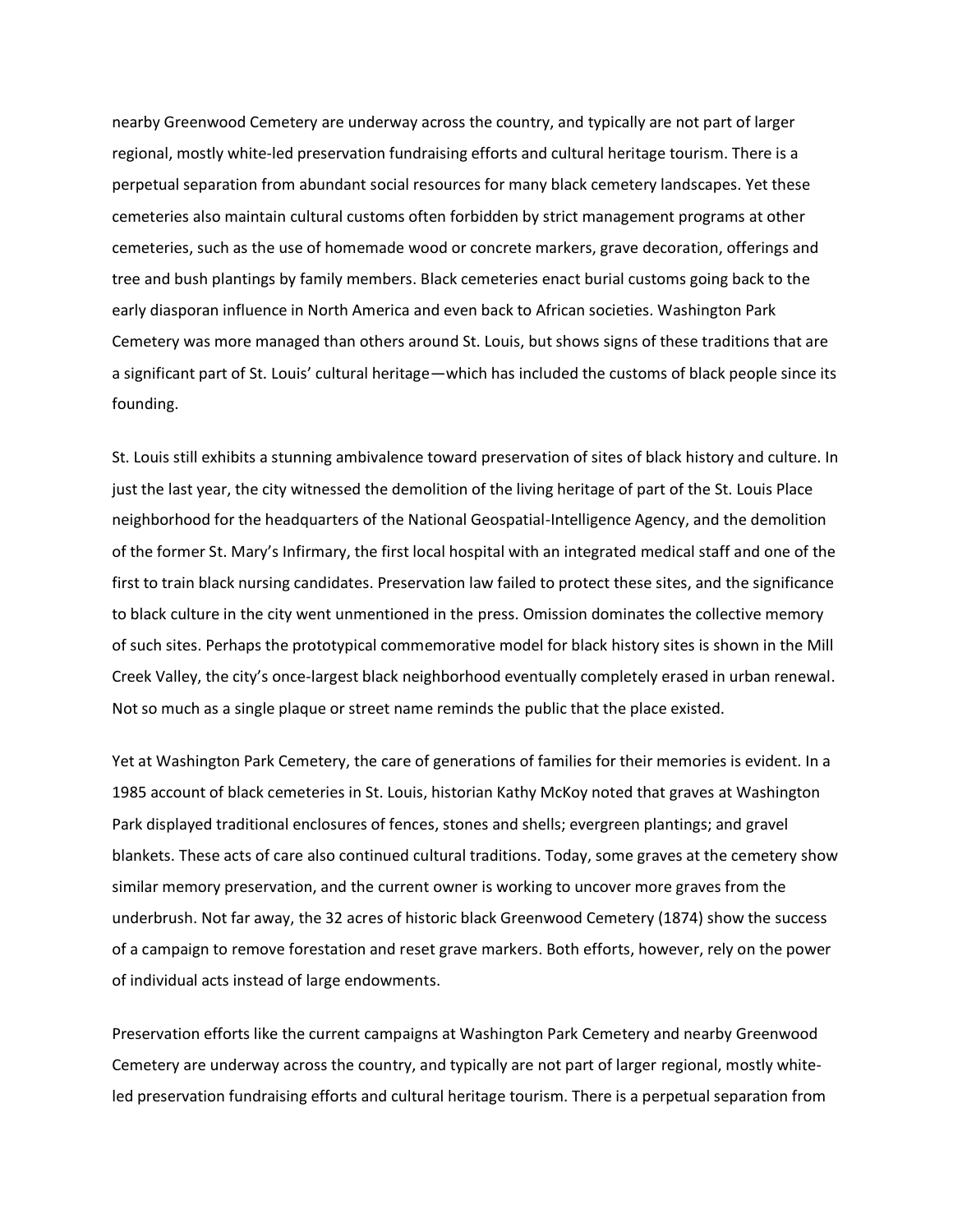abundant social resources for many black cemetery landscapes. Yet these cemeteries also maintain cultural customs often forbidden by strict management programs at other cemeteries, such as the use of homemade wood or concrete markers, grave decoration, offerings and tree and bush plantings by family members. Black cemeteries enact burial customs going back to the early diasporan influence in North America and even back to African societies. Their preservation is defiant, but difficult—especially when it is impeded by practices of public history and historic preservation that still privilege the other landscapes of segregation, and only claim black heritage sites when they fit certain historicized models ("the black cemetery" instead of the fact of Washington Park Cemetery).

The historian Pierre Nora distinguishes between history, which builds collective narratives that often obscure certain events, and memory, which includes the subjective array of personal remembered experience. Washington Park Cemetery embodies Nora's concept of the "site of memory" – marginalized by many accounts, but revered by many people and connected through origin and oral history to other sites. Yet local history is in a moment of renegotiation, and its narrative fixity has ended as St. Louis acknowledges much long-veiled memory of experience. Now may be the moment where St. Louis' history can become collectively the never-ending arc toward justice that it has been for many outside of its published accounts. Retelling St. Louis' history requires acknowledged, protected and marked story sites that show people the spaces where we have made the city, wrought injustices, and worked to understand how to heal. Washington Park Cemetery makes for a powerfully evocative site upon which we can witness our history as it has happened, and imagine its future happening.

#### **How We Make Our Future Landscape**

At Washington Park Cemetery, the actual geography of a place like St. Louis becomes evident. This is a geography where lines laid by surveyors and landscape designers alike are cleavages marking social territories. In this world, lines confer interior and exterior status, no matter how pretty the lawns in between. This territorial ferocity, this fearful division of people, draws itself into lines across this entire continent. This cemetery is not a small lament, recognized locally, but part of an ineluctable system of land divisions whose scars are named and picked but never healed. There are many Americans who assume that Black Lives Matter—as cry or suspicious subject —began with Ferguson, or in outrage expressed to litanies of tragically mundane police shootings, or in disgust with the Chicago murder rate. That's an amnesiac history.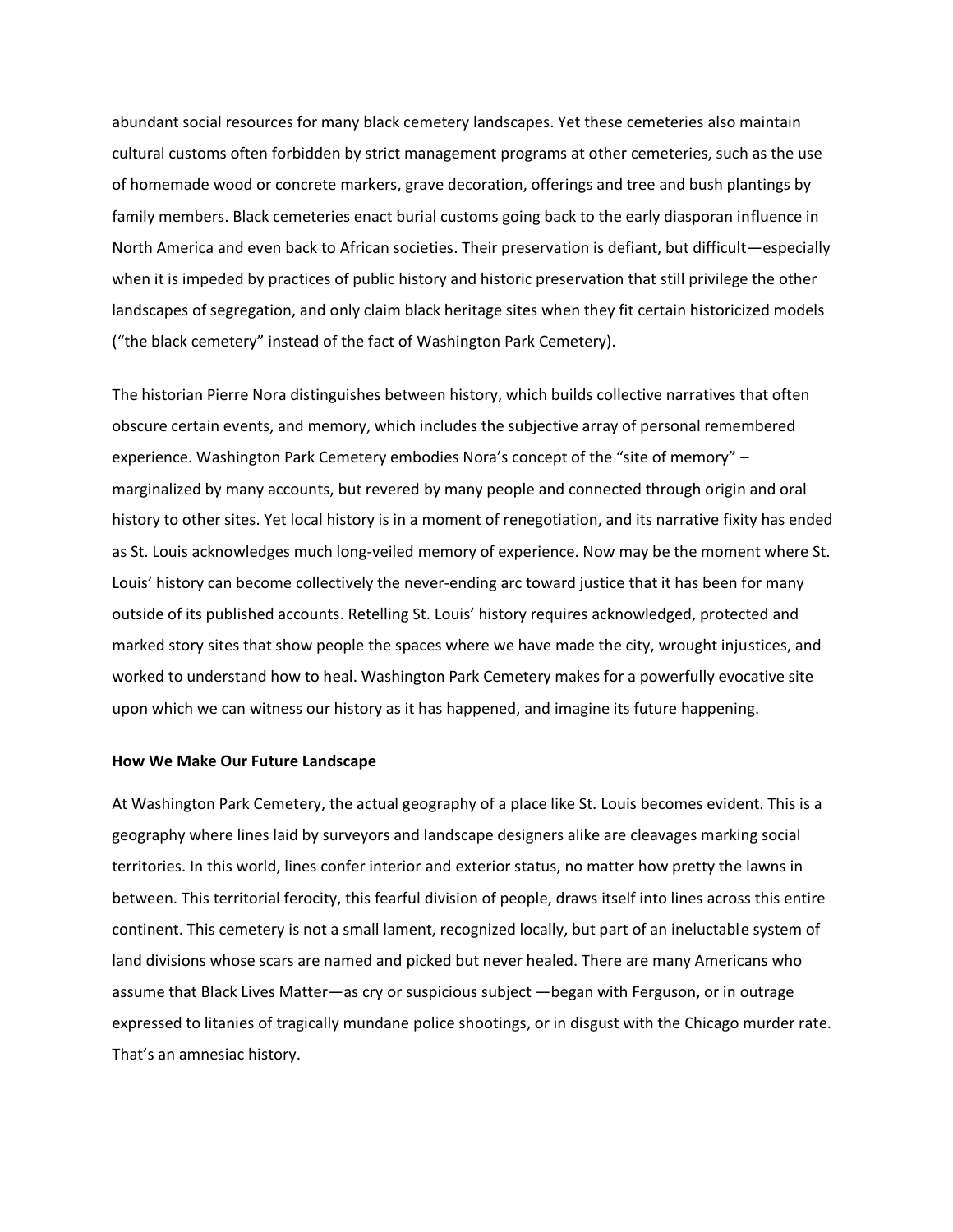The attempt to locate origins of movements, to mark in time cries for humanity that are perpetual, has traumatized both designated memorial landscapes and vernacular neighborhoods of St. Louis alike. When Washington Park Cemetery opened in 1921 as a speculative capitalist project, black St. Louisans were fighting for equal access to use public parks in north city. White St. Louisans had tortured survey lines since the Great Migration began, using streets, parks, and cemeteries—spaces that should have constituted commons capable of forming an inclusive public—into a containable series of policed domains, often with financial benefits. Washington Park Cemetery reminds us that the present condition is continuous with our past, and that the beauty realized then could well be the justice achieved now. James Baldwin powerfully enjoined us to know that: "History is not the past. It is the present. We carry our history with us. We *are* our history. If we pretend otherwise, we literally are criminals."

Today, the powerful gatekeepers of the land are failing Washington Park Cemetery and so many other sites of black heritage. Historic preservation, which largely has been the record of privilege in this country, decided that the federal National Historic Preservation Act should make cemeteries landscapes of the everyday rituals that unite people—difficult to be granted official status because of their commonality. The preservation of historic exceptions reinforces class and race divides. Simultaneously, as architects and designers probe the fractured reaches of St. Louis, they often come to mark their own intellectual territories. Sites that deflect easy readings, and fit the strands of human grief that tie all people together, seem to have no stewards—only people drawing lines atop the decades of lines that have already exhausted hope.

The photographs of the cemetery from the 1990s taken by Jennifer Colten suggest a mode of appreciating the cemetery that honors its intentions *and* sees more than despair in its altered state. In image after image, including some gripping images from the 1993 exhumation of bodies in the northern section, we see a landscape venerated as much by devoted relatives of interments as by the persistence of nature. The cemetery's current condition reveals a hard honest truth, no longer concealing power relationships, and suggesting an ecological beauty constant amid social maladjustment. Of course, the current state does not necessarily represent justice for those buried there. Justice remains the aspiration for this land, and current awareness and ownership place that closer in reach than ever before. While the abundance of unplanned trees disrupts visual order and individual burials, the trees are powerful. One African American burial tradition is the planting of a tree at a grave site as a symbol of immortality. Washington Park Cemetery's accidental forest almost seems protective and healing, at least in the face of threatening redevelopment that could do much worse. Yet the forest prevents the